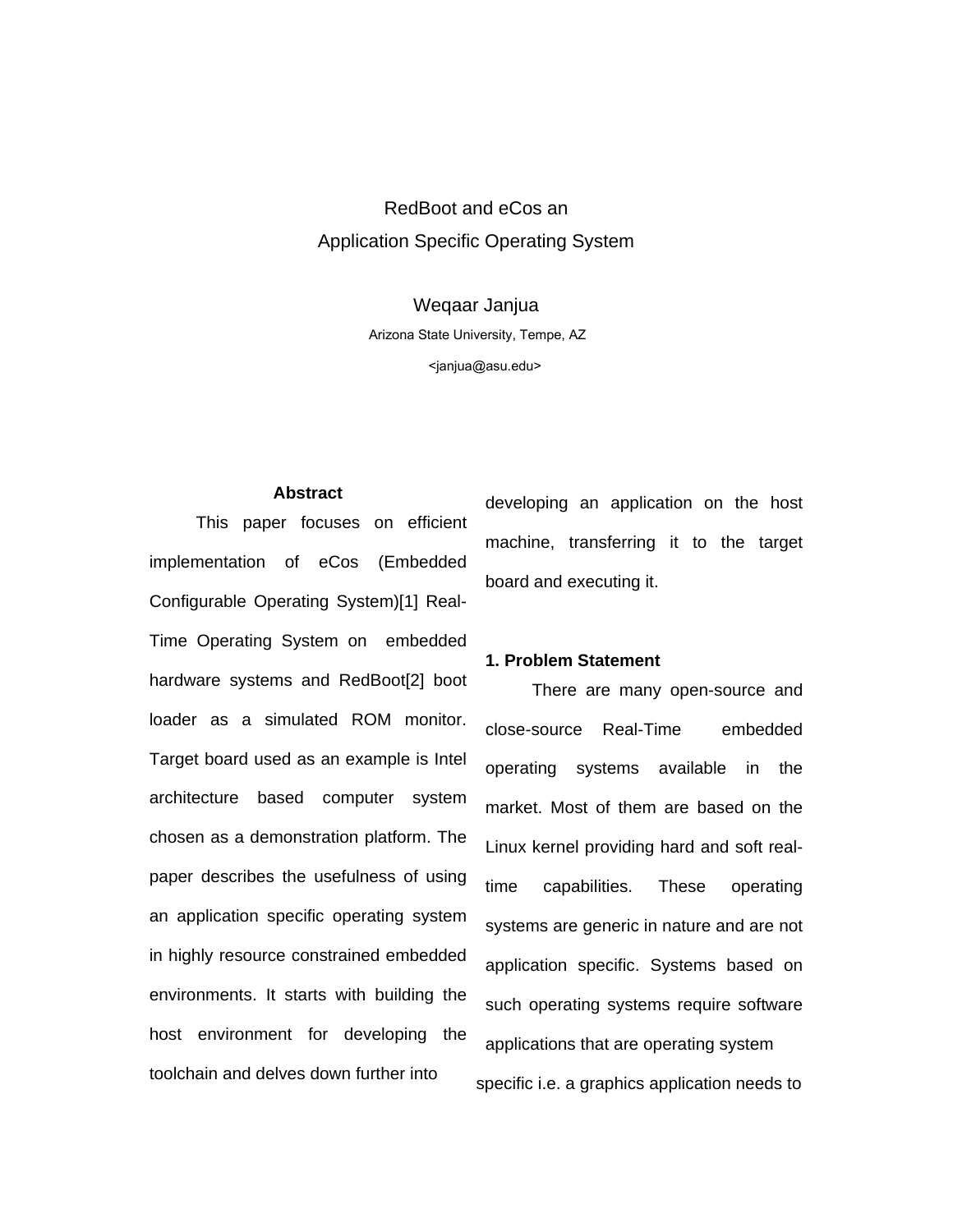be specifically designed for the Linux operating system in order to execute it. Though the Linux kernel can be customized for application specific purposes by writing or using a Linux microkernel but porting it to different target boards is a complex task and the kernel can be shrunk up to a certain level of functionality. Even at that certain level of functionality the operating system does not become application specific and requires a minimum set of system resources to function at a required level. Therefore, the objectives of this project are to:

- Conduct literature research on eCos environments. operating system.
- operating systems.
- proper host environment for developing applications for eCos RTOS.
- Show the benefits of choosing eCos resource footprint.[4]" RTOS as an embedded OS over

traditional embedded operating systems.

- Present shortcomings in eCos RTOS current version i.e. 2.0.
- Suggest areas of future work.

### **2. Introduction to eCos**

 The eCos (Embedded Configurable Operating System) is an open-source Real-Time embedded operating system ported to a variety of architectures[3]. It gives developers a low-cost, royalty-free embedded software development solution that works in highly constrained hardware

• Compare eCos operating system's free, real-time operating system intended functionality to traditional Real-Time for embedded applications. The highly • Define a procedure for developing a operating system to be customized to "eCos is an open source, royaltyconfigurable nature of eCos allows the precise application requirements, delivering the best possible run-time performance and an optimized hardware

eCos uses RedBoot for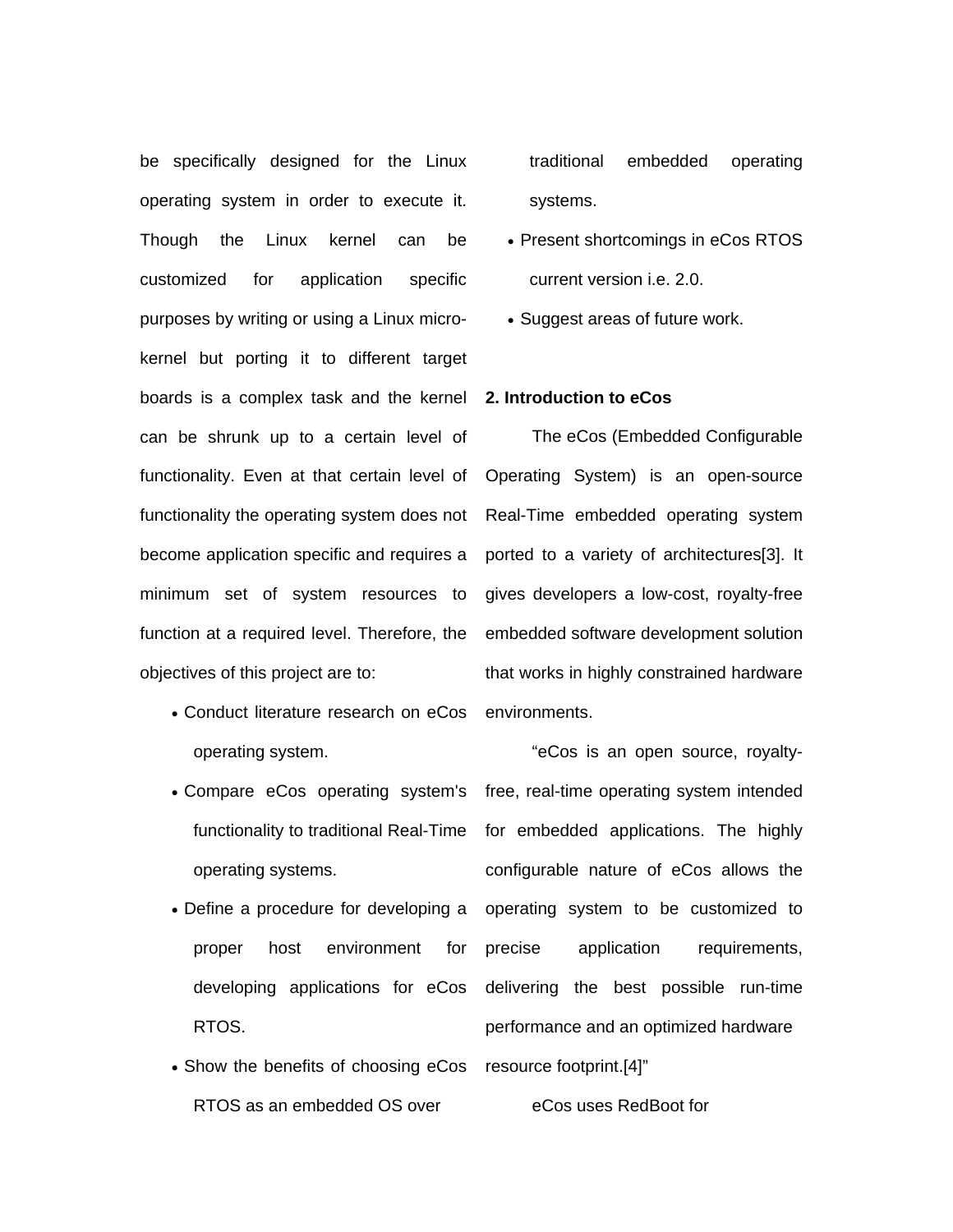bootstrapping. RedBoot is a complete bootstrap environment for embedded systems based on the eCos HAL (Hardware Abstraction Layer)[5].

# **2.1. Overview of eCos, an ASOS (Application Specific Operating System)**

 Traditional operating systems need applications that are written specifically for them but in the case of an application specific operating system the application is written using a set of eCos supported APIs are linked against the kernel which results in a single binary containing the combined application and kernel code. Fig.1 shows the process flow.

eCos kernel does not need to run on the target board in order to execute the application i.e. running an eCos kernel is optional.





## **2.2. eCos HAL**

 The first component in the eCos system architecture is the hardware abstraction layer, which can be broken down into three sub-modules:

1. The first sub-module defines the architecture. Each processor family supported by eCos is said to be a different architecture. Each architecture sub-module contains the code necessary for CPU startup, interrupt delivery, context switching,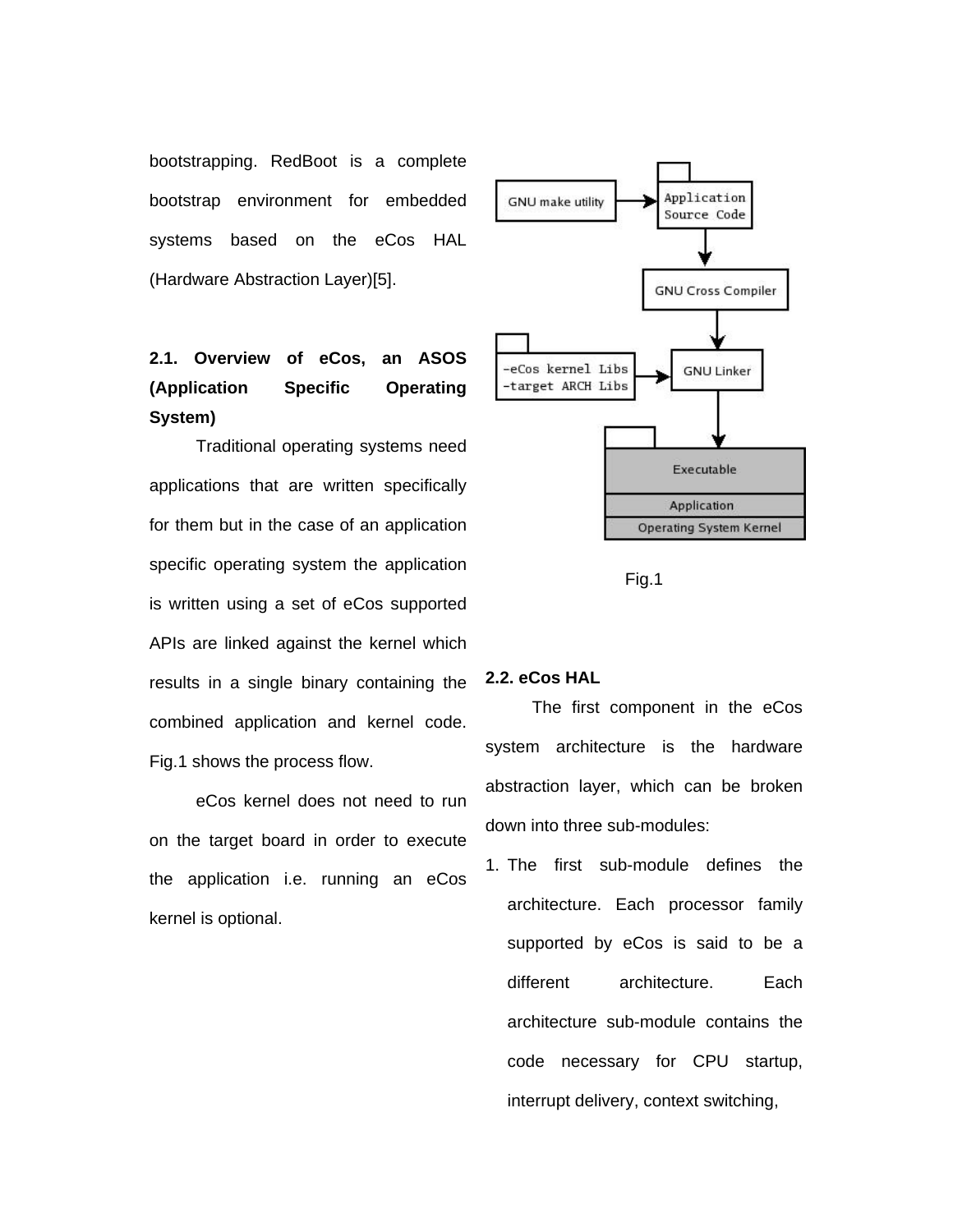instruction set architecture of that processor family.

- 2. The second HAL sub-module defines the variant. A variant is a specific processor within a processor family.
- 3. The third HAL sub-module defines the platform or board that includes the selected processor architecture and variant. This module includes code for startup, chip selection configuration, interrupt controllers, and timer devices.

#### **2.3. eCos Kernel**

 Unlike traditional embedded operating systems, an application does not need to be executed on top of a running kernel. The application does not need to be written specifically using eCos APIs since the operating system supports µITRON and POSIX APIs. It also includes fully featured and thread-safe ISO standard C and math libraries[6].

Just like UNIX where everything is

and other functionality specific to the a file every part of eCos is a package. Memory allocation is handled by a separate package, device drivers will typically be a separate package. Various packages are combined and configured using the eCos configuration tool to meet the requirements of the application.

> eCos incorporates almost all the functionalities of modern operating systems. Since, running the eCos kernel is optional, It is possible to write singlethreaded applications which do not use any kernel functionality[7].

#### **3. Methodology**

The author starts with building and configuring the host development environment, and building the tool chain. Then covers configuring and building the boot loader, and installing it on the target board. A sample application is developed on the host system which is then transferred to and executed on the target board.

The target board used is a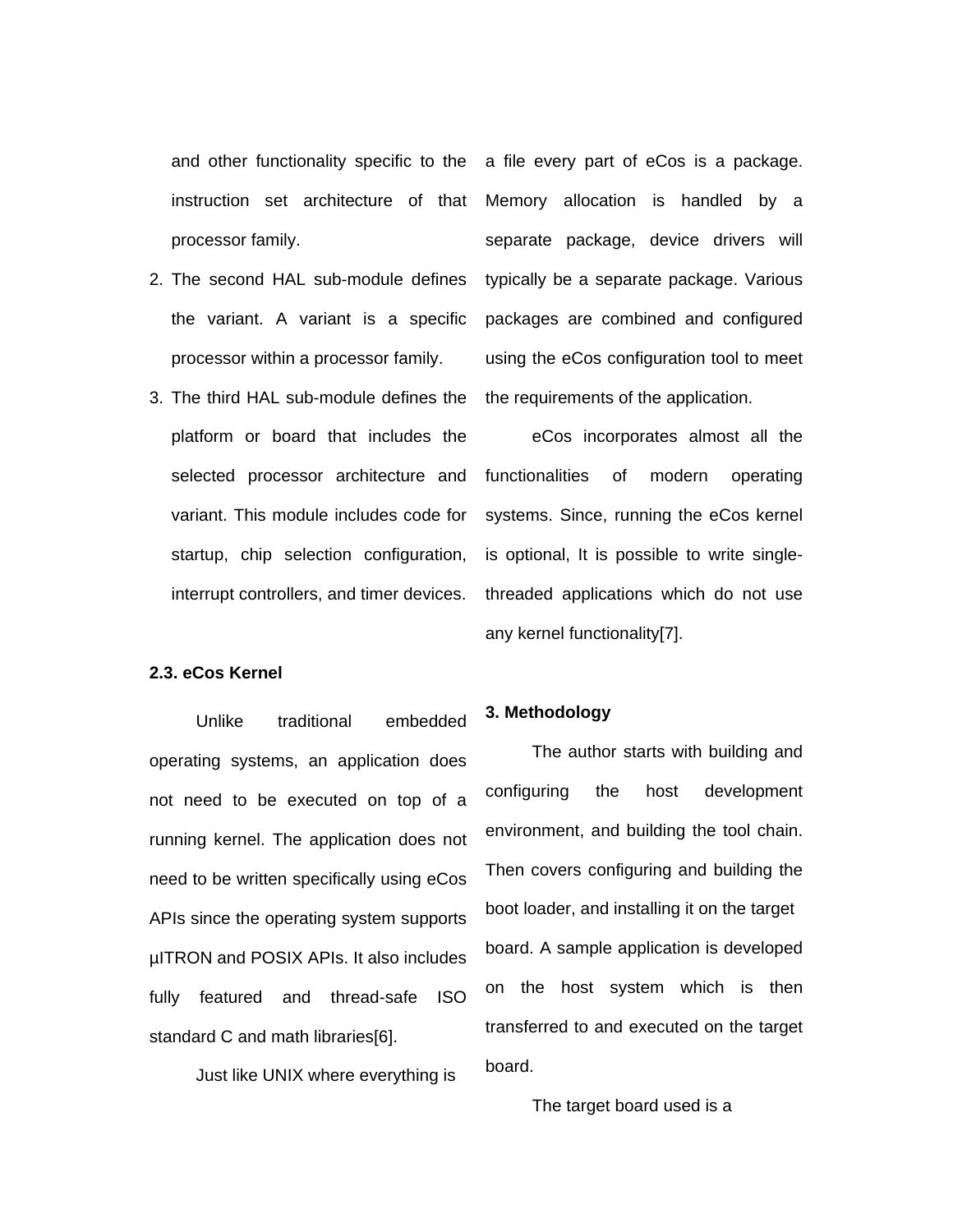Pentium-IV Desktop PC which is simulated as an Intel based embedded board. The PC is equipped with an onboard Ethernet controller with 82559 chipset which is the most suitable chipset for RedBoot as tested by the author. It is booted from a floppy disk, it then loads the boot loader into RAM. The host machine used is also an Intel based desktop computer running Linux OS.

# **3.1. Building the host development environment**

 Before we start building the applications for eCos we need to have a complete embedded software development environment i.e. a set of compiler, debugger and utilities that will enable us to compile our programs from source, load and execute them on the target board. We focus on the target architecture specific compiler and debugging tools.

#### **3.1.1. Required tools and utilities**

 The platform specific crossdevelopment tools can be broken down into three categories:

- GNU Binary Utilities http://sources.redhat.com/binutils
- GNU C/C++ Compilers http://gcc.gnu.org
- GNU GDB Debugger http://www.gnu.org/software/gdb/gdb.h tml

 In addition, TCL/TK wish shell and an Xserver running on the host machine are required to execute eCos installation and configuration tools. These tools are available on Linux operating system distributions by default. Installation and configuration of these tools is beyond the scope of this paper. For further information regarding building from source please refer to README and INSTALL files in each package.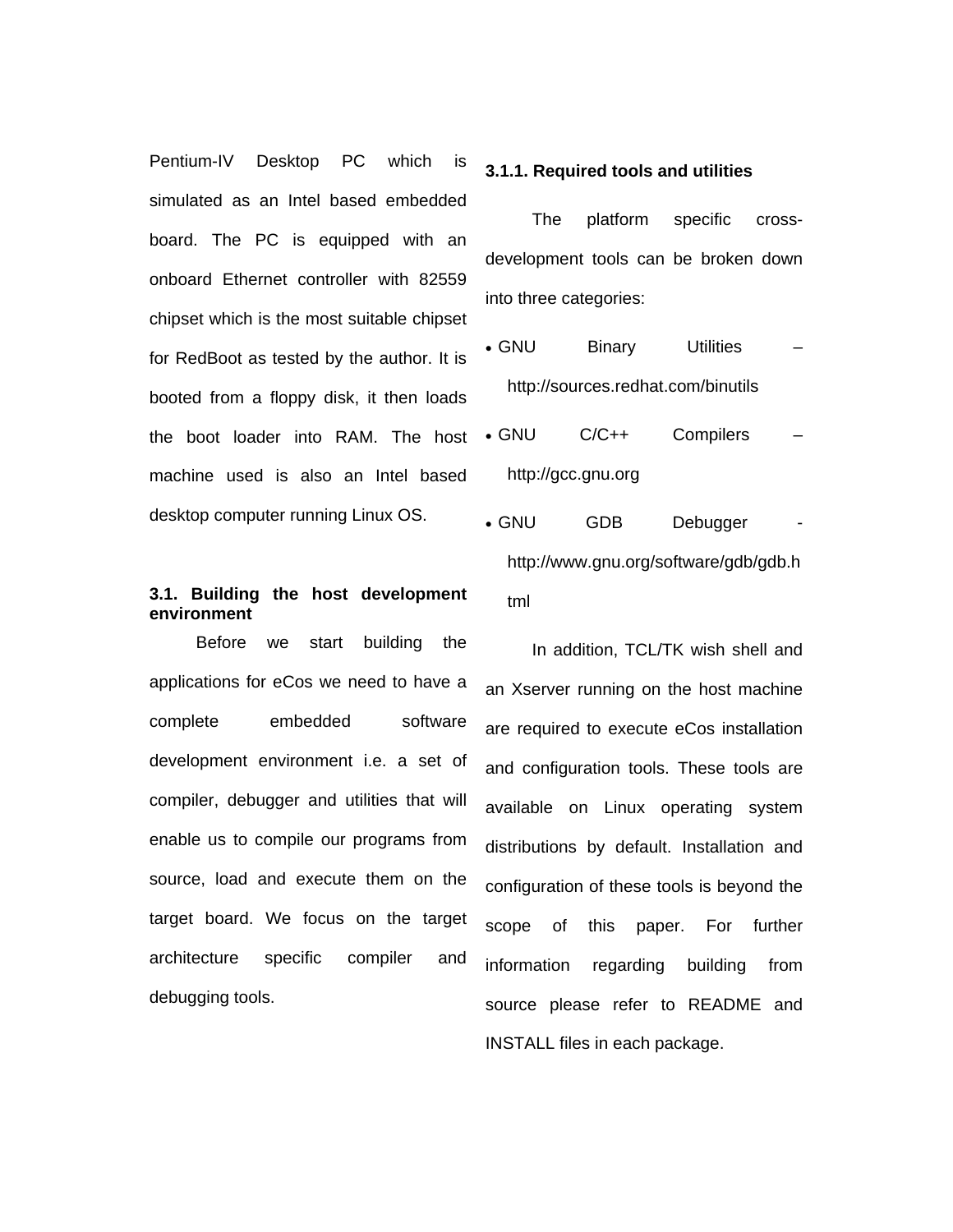### **3.2. Acquiring eCos and Building the toolchain on host development platform**

 The latest eCos release at the point of this writing is version 2.0 which features an installation tool which simplifies the downloading and installation of the eCos sources, host tools and documentation. The installation tool can be used to download GNU cross toolchains(courtesy of [eCosCentric](http://www.ecoscentric.com/)  [Limited](http://www.ecoscentric.com/)[8]) for use in conjunction with eCos.

 Download the eCos installation tool by using the following command at a shell command prompt: '*wget –passive-ftp ftp://ecos.sourceware.org/pub/ecos/ecosinstall.tcl*'

 Execute the installation tool as '*sh ecos-install.tcl*'. The installation tool when executed presents a list of [mirror sites](http://ecos.sourceware.org/mirror.html) from which the software may be downloaded. Select the closes mirror site according to your geographical region. The tool will then prompt for an installation location. We refer to the

installation location as '\$*ECOS*'. Next, the tool will present a list of pre-built GNU toolchains available for download. Select 'i386-elf' and then 'q' to finish selection and start downloading.

## **3.3. Using 'configtool' to configure and build RedBoot on the host system**

 Once the installation tool is done downloading the toolchain and eCos distribution, the next step is to use the configuration tool to configure the boot loader and ROM monitor i.e. RedBoot. In our case, we use the FLOPPY startup type configuration since we use a desktop pc as the target.

 Before we begin, let's get an overview of the build procedure. Figure.2 shows the flow of the build and install procedure. Execute 'configtool' which is located under '*\$ECOS/ecos-2.0/tools/bin*'.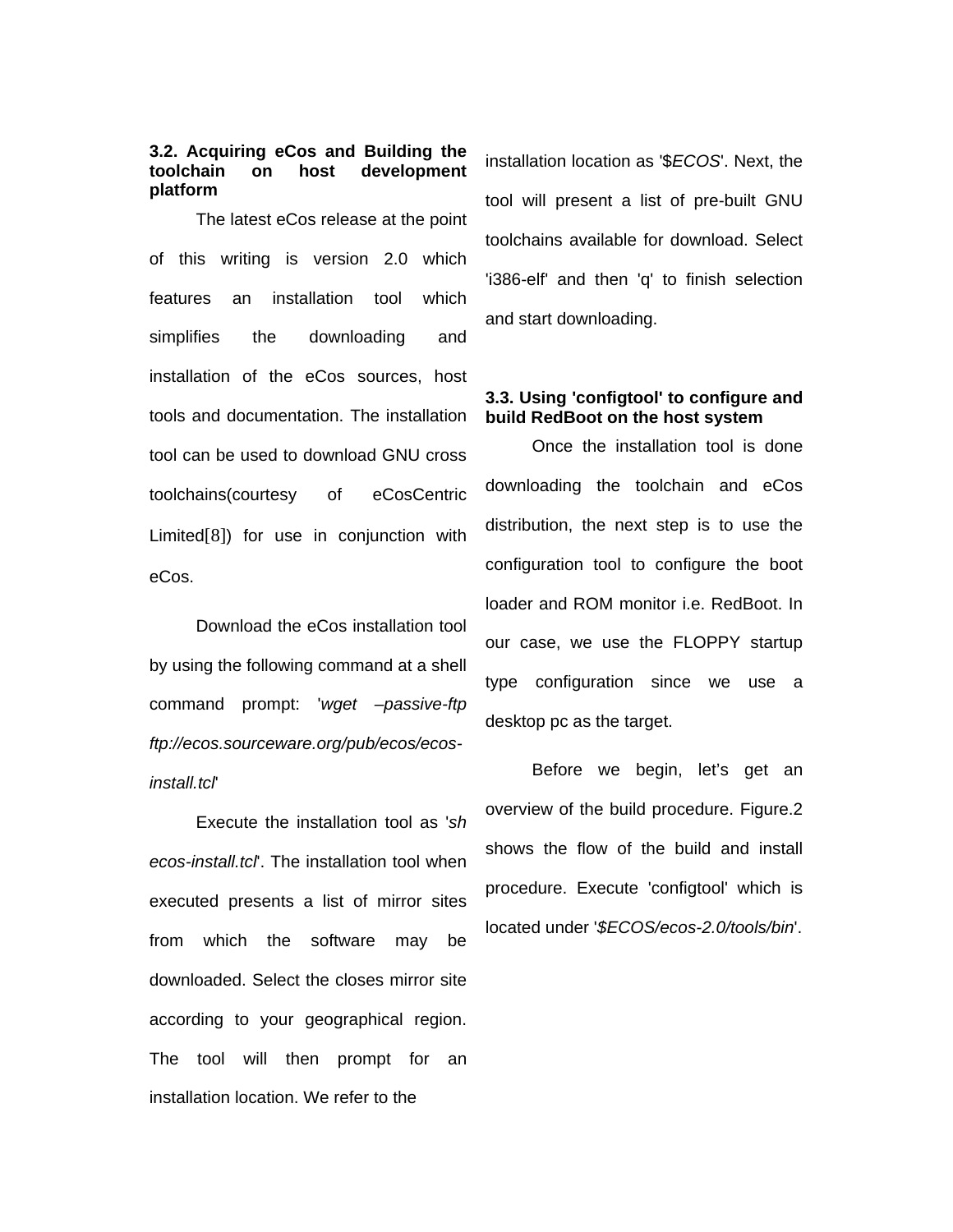

 The first step is to load the packages we need to build the RedBoot image. We use a template for this by selecting *Build -> Templates* from the configuration tool. In the templates dialog box we select *i386 PC target* from the hardware drop-down list and *redboot* package from packages drop-down list and then click on *OK* button to continue. If Resolve Conflict dialog box pops up press *continue*. We don't need to worry about it at this point.

 The second step is to set up the configuration options for our RedBoot build. We do this by importing the minimal configuration file we select *File -> Import* from the menu. Then select the appropriate ecm(eCos minimal configuration file)

'*\$ECOS/ecos\_2.0/packages/hal/i386/pc/v 2\_0/misc/redboot\_FLOPPY.ecm*'. If Resolve Conflict dialog box pops up again press *continue*. We don't need to worry about it at this point.

 The third step is to select configuration options and verify them. We set the IP Address and Serial port configurations for RedBoot ROM monitor. From the configuration tool select *redboot ROM monitor -> Build Redboot ROM ELF image -> Redboot networking -> Default IP address* and set it to the IP Address that the host machine can connect to, in the format 192, 168, 0, 1 (note commas instead of dots), preferably from the same subnet as the host machine. Make sure the option *Do not try to use BOOTP* is unchecked since we are remote booting. Then, from *Redboot networking* select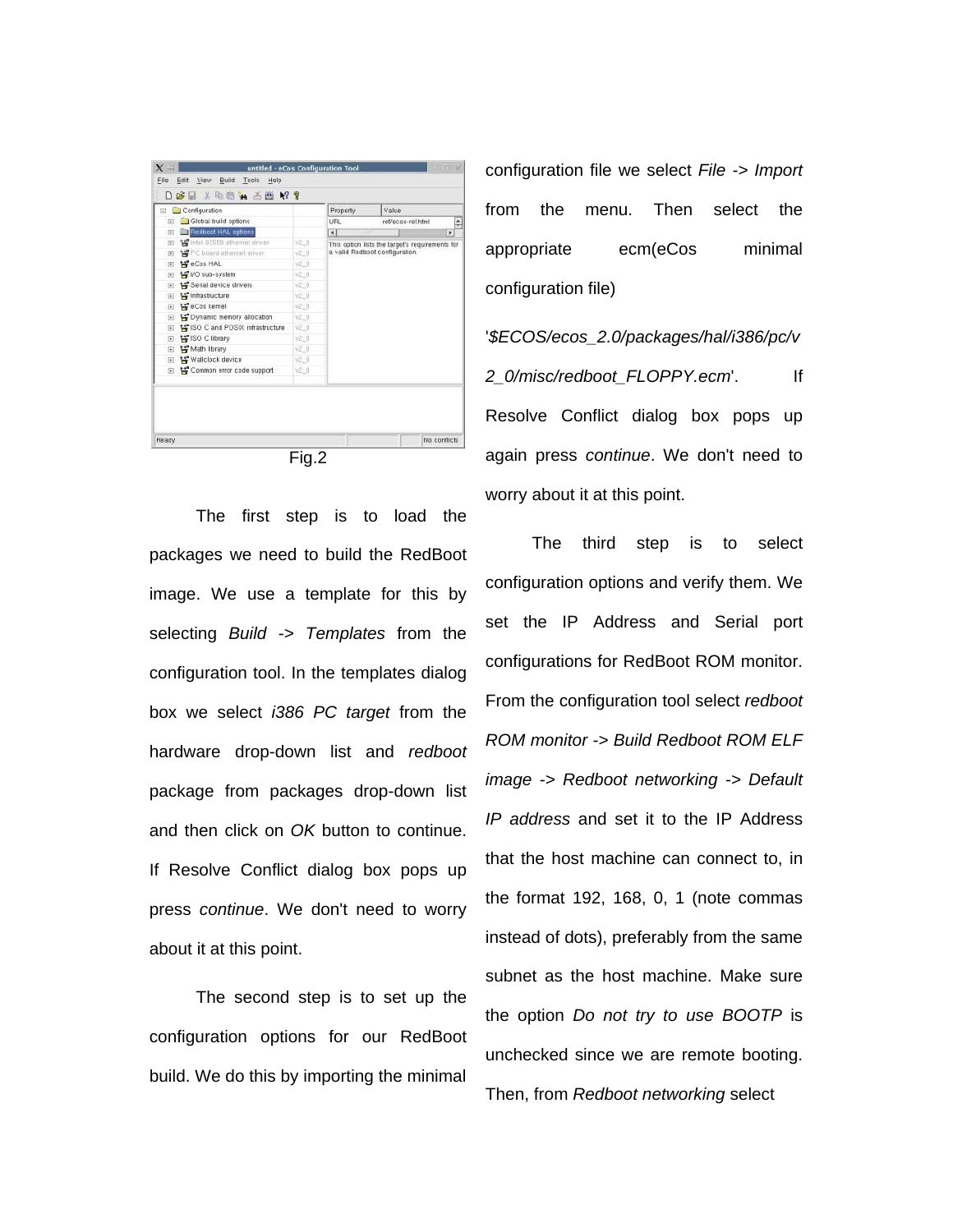to the IP Address of any DNS that is accessible from the subnet, in the format 129.219.17.5 (note dots instead of commas).

 Next we select the communication channel for uploading binary files to RedBoot ROM monitor from *eCos HAL -> i386 architecture -> i386 PC Target*. For our set up we use the default communication channel 0 which is serial port 0 i.e. /dev/ttyS0 and leave the option Output to PC screen checked since we may use a monitor connected to the PC for troubleshooting purposes though we do not discuss this explicitly in the paper.

 Next, we save our configuration file by selecting *File -> Save as* and picking a random name for it, say '*ecos\_config.ecm*' in the directory '*\$ECOS'* that we created in section 3.2. of this paper. The configuration tool then creates following three sub-directories under '*\$ECOS*':

- *DNS support -> Default DNS IP* and set it 1. *ecos\_config\_build:* Contains the build tree and is used by the configuration tool to store files used and created in the build process such as make and object files.
	- 2. *ecos\_config\_install:* Contains the install tree, output binary images and header files used for the build process.
	- 3. *ecos\_config\_mlt:* Contains memory layout files used by the Memory Layout Tool, which is a subset of the configuration tool.

Next step is to build the RedBoot image from the configuration tool using our configuration settings. For this purpose we select Build -> Library from the menu. The output window on bottom of the configuration tool shows output from the compiler. The output window then displays *build finished* as soon as the compilation and linking is done successfully. In the case of errors you need to go back and check for conflicts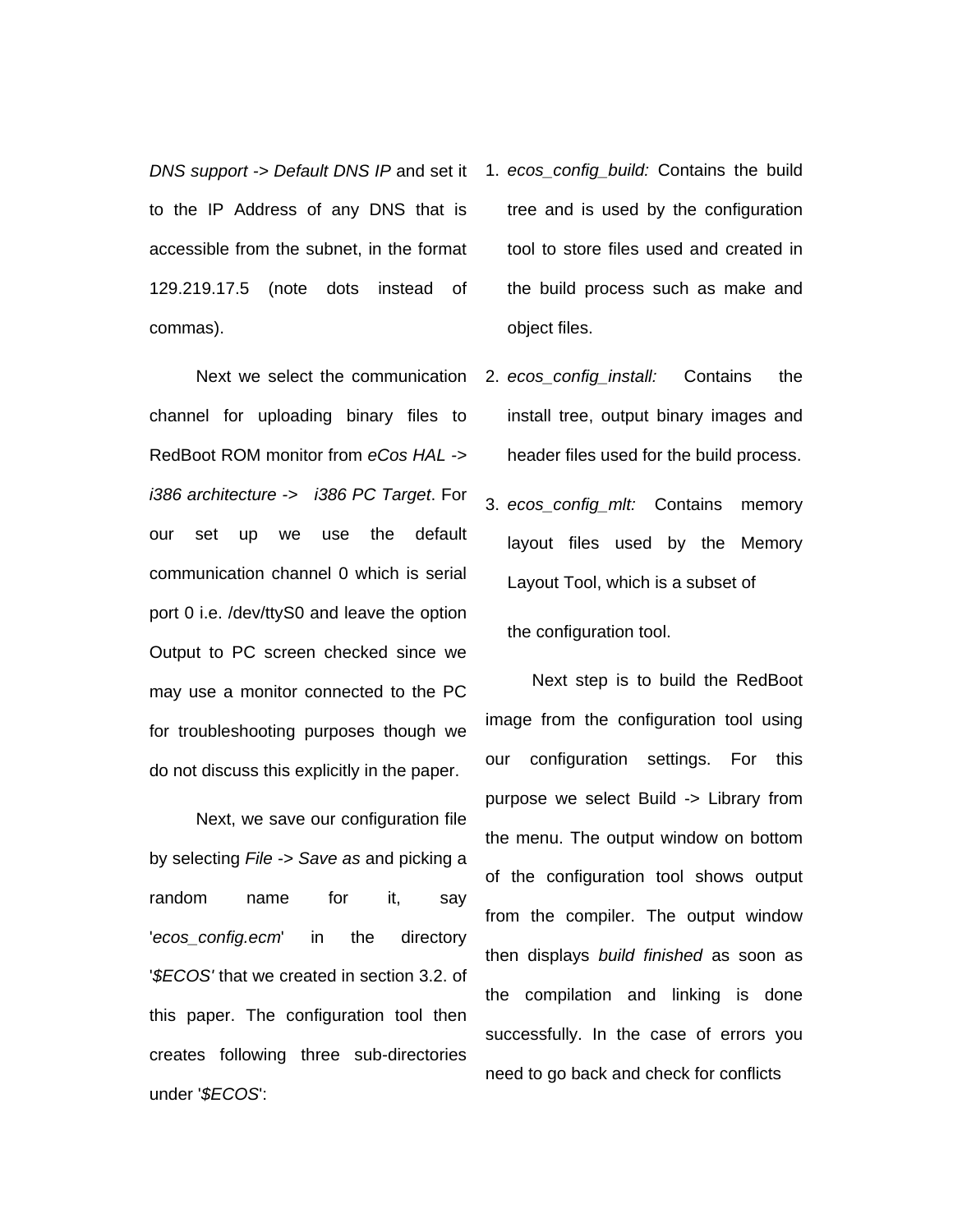and repeat the build procedure.

 Now that the build is done we should have a binary image named '*redboot.bin*' under the directory '*\$ECOS/ecos\_config\_install/bin*'.

# **3.4. Loading the boot loader to the Floppy Disk**

 We use the *dd* utility to write the image onto the floppy disk. From the shell prompt we change the directory i.e. *cd* to '*\$ECOS/ecos\_config\_install/bin*' and issue the command '*dd conv=sync if=redboot.bin of=/dev/fd0*'. After the process is complete, a message is displayed showing the records converted in the format:

xxx+1 records in

xxx+0 records out

**3.5. Booting the target board**  Now that we have a bootable floppy containing the binary image of RedBoot our next step is to boot the target system. Boot the target system from the floppy disk by using standard floppy boot procedures which are not covered in this paper. When the system boots it displays Ethernet configuration on the top and displays a command prompt if everything works as expected.

# **3.6. Connecting to the target board over IP**

 On the host system, use a telnet client to connect to the target board by issuing the command 'telnet <ip\_address>" where the <ip\_address> is the IP Address that was set previously in section 3.3. of this paper. As soon as you connect you will see the RedBoot prompt awaiting input.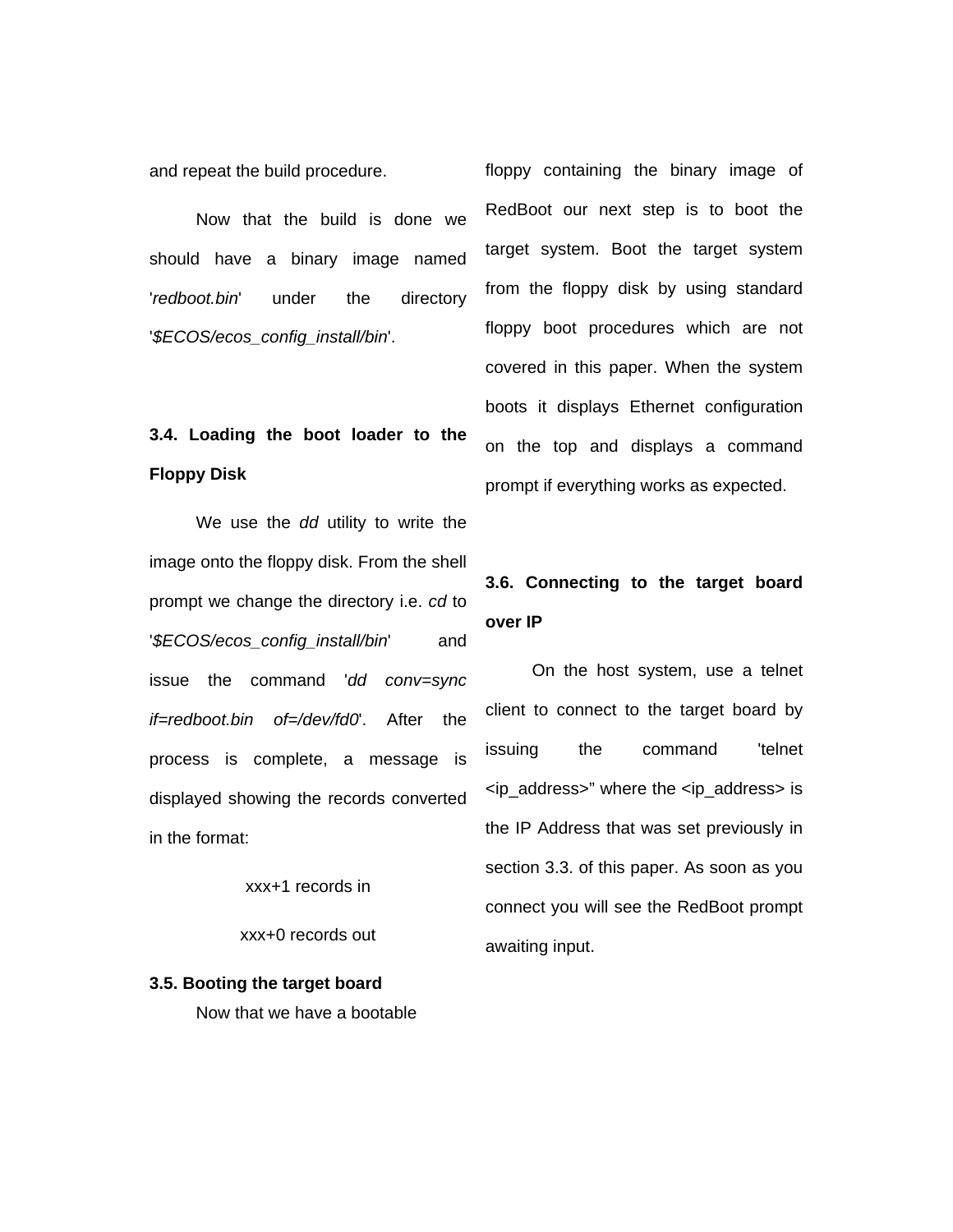







 At this point the console i.e. RedBoot ROM monitor is only accessible from telnet prompt since only one channel can be used at one time. To switch the channel issue the command 'channel x' where x is the channel no. for the device i.e. 'channel -1' which is the default channel used, keyboard connected to the system in our case.

### **4. Building eCos**

 In this stage we generate the eCos library file according to our configuration settings. Figure.4 outlines the build process.

We repeat the same procedure for configuring and building eCos as outlined in section 3.3. except we select *default* from *Build -> Templates* packages dropdown list. Next we save our configuration by selecting *File -> Save As* from the menu, input the filename.ecc and click *OK*. Say we name the file '*ecosConf.ecc*'.

Configuration tool creates the same directory structure as in section 3.3. of this paper. Then we follow the build step outlined in section 3.3. of this paper and the output binary files are created in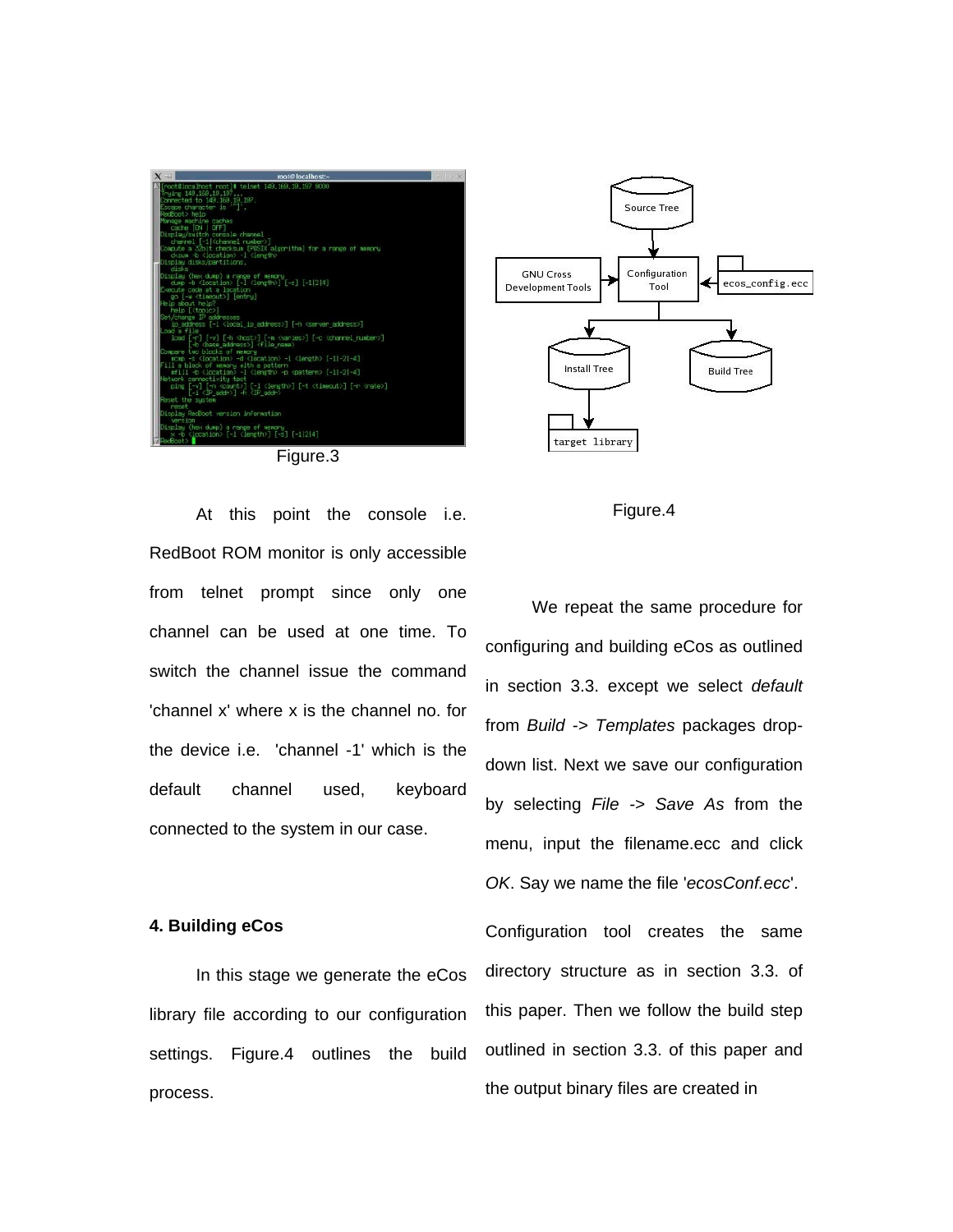| '\$ECOS/ecosConf_install/bin',<br>header                                                                                      | Next step is to write a Makefile:                                                                               |
|-------------------------------------------------------------------------------------------------------------------------------|-----------------------------------------------------------------------------------------------------------------|
| files in '\$ECOS/ecosConf_install/include'                                                                                    | #----------START_OF_FILE------------------                                                                      |
| library<br>files<br>and<br>in                                                                                                 | # Makefile for sample.c                                                                                         |
| '\$ECOS/ecosConf_install/lib' directories.                                                                                    | #Author: Weqaar Janjua                                                                                          |
|                                                                                                                               | # <janjua@asu.edu></janjua@asu.edu>                                                                             |
| 5. Writing an application on the host                                                                                         |                                                                                                                 |
| system                                                                                                                        | $ECOS = \text{/opt/ecos}$                                                                                       |
| We are now ready to start building<br>our sample application and incorporate<br>our eCos library built in the last section of | $CC = $(ECOS)/g$ nutools/i386-elf/bin/i386-<br>elf-gcc                                                          |
| this paper. Create a file 'sample.c':                                                                                         | $ECOSDIR = $(ECOS)/ecosConf_{install}$$                                                                         |
| #---------START_OF_FILE------------------                                                                                     |                                                                                                                 |
| $/{}^{\star}$<br>Sample eCos application that prints a<br>string on STDOUT.                                                   | <b>CFLAGS</b><br>-Wall<br>-g<br>I\$(ECOSDIR)/include -ffunction-sections -<br>fdata-sections                    |
| Author: Weqaar Janjua<br><janjua@asu.edu><br/>#include <stdio.h></stdio.h></janjua@asu.edu>                                   | $LDFLAGS = -nostartfiles -$<br>L\$(ECOSDIR)/lib -<br>L\$(ECOS)/gnutools/i386-elf/lib/gcc-<br>lib/i386-elf/3.2.1 |
| int main $($ void) $\{$                                                                                                       | -L\$(ECOS)/gnutools/i386-elf/i386-elf/lib                                                                       |
| printf ("Hello embedded world!\n");                                                                                           |                                                                                                                 |
| return 0;                                                                                                                     | $LIBS = -Ttarget$ . Id                                                                                          |
| }                                                                                                                             |                                                                                                                 |
| #----------END_OF_FILE----------------------                                                                                  | $LD = $(ECOS)/g$ nutools/i386-elf/bin/i386-                                                                     |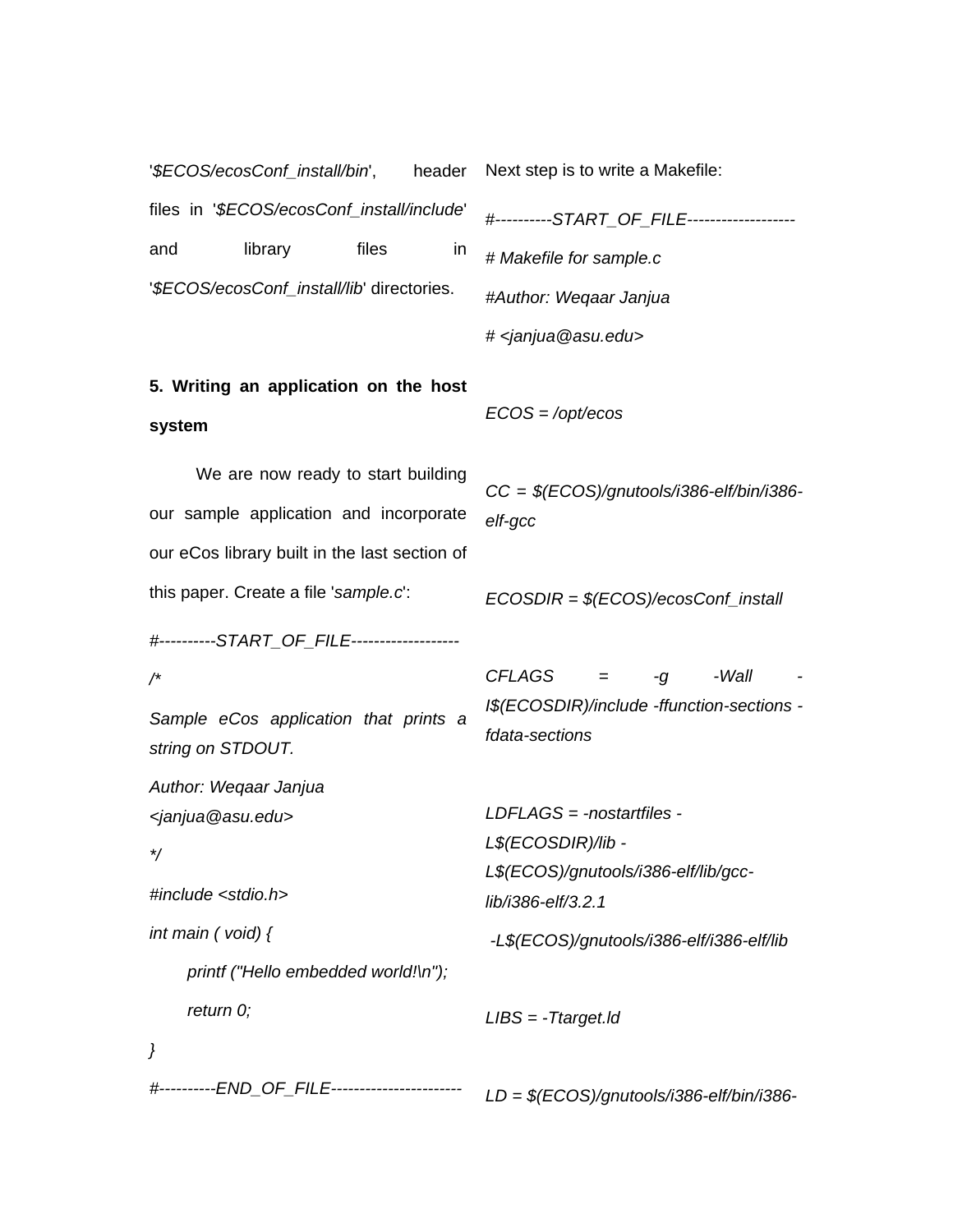# **5.1. Loading the application on the target system and executing it**

 Now upload the file '*sample*' to the target system using the serial port. In our default configuration for eCos we left the serial port baud rate set to 38400bps, we need to make sure both the ends are set to the same baud rate.

 Execute a terminal emulation software on the host system, we use '*minicom*', and set it to 38400bps 8N1 . On the target system's RedBoot prompt execute 'l*oad -v -m yMODEM*' i.e. '*RedBoot> load -v -m -yMODEM*', since we use the ymodem protocol to transfer files between the systems. On the host system, using minicom go to options and select *send file*, select '*sample*' from the menu and send using ymodem protocol. The target system will display a message after file transfer is complete. Now execute the application by typing *go* on the prompt i.e. '*RedBoot> go*'. The target system should display the string "*Hello* 

*all: sample* 

*sample.o: sample.c* 

 *\$(CC) -c -o \$\*.o \$(CFLAGS) \$<* 

*sample: sample.o* 

 *\$(LD) \$(LDFLAGS) -o \$@ \$@.o \ \$(LIBS)* 

*clean:* 

 *rm -f sample.asm rm -f sample.o \*.ihx \*.lnk \*.lst \*.map \ \*.rel \*.rst \*.sym #----------END\_OF\_FILE-----------------------* 

The author assumes the reader is familiar with writing makefiles, if this is not the case please refer to *make* utility documentation.

 Once we are done writing the make file, our next step is to execute '*make*' which creates a binary named '*sample*'.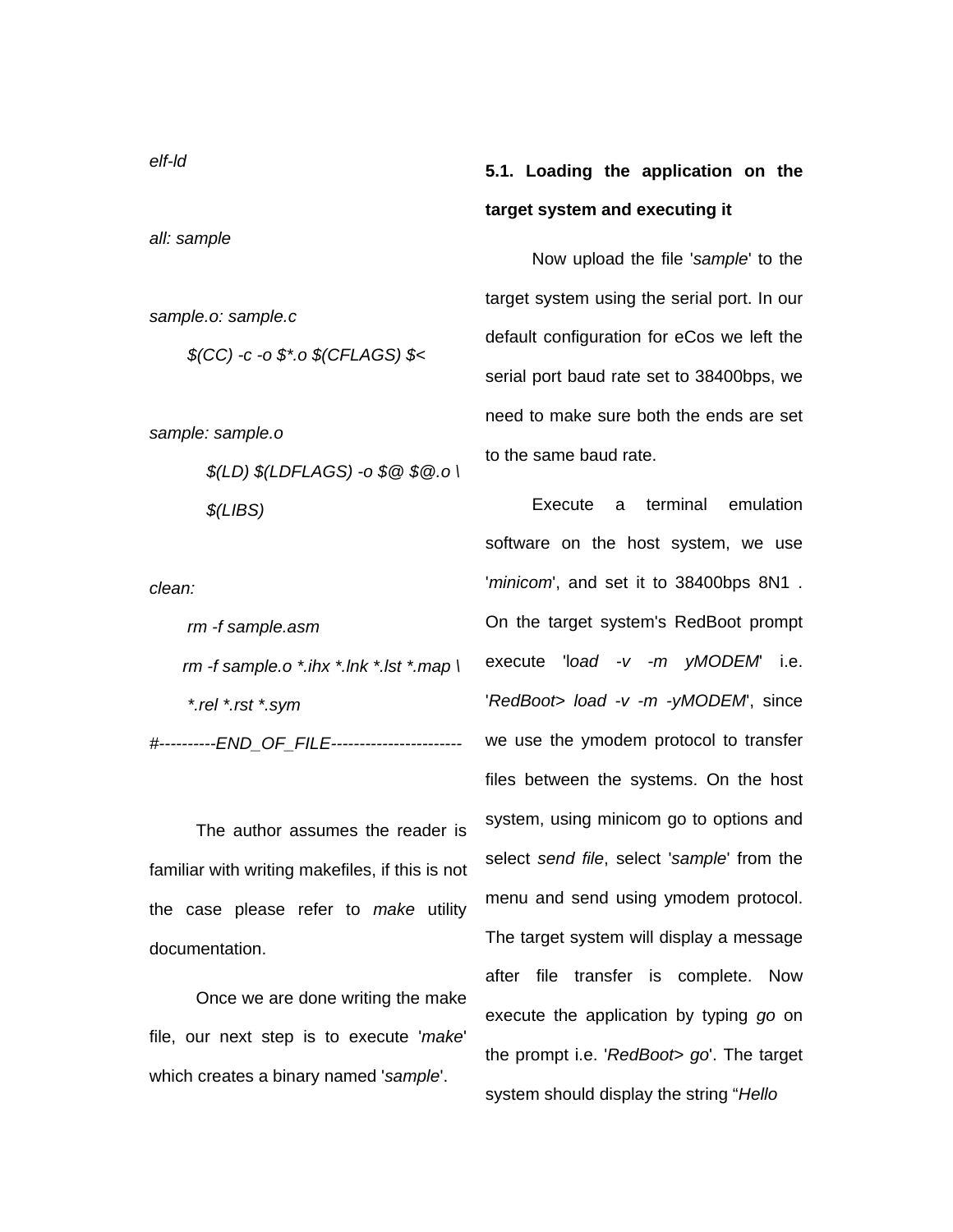*embedded world!*" on the console, of higher resource utilization and they don't course without quotes, Eureka!

provide such finer level of granularity in configuration.

# **6. Shortcomings in eCos and areas of future work**

 eCos kernel currently does not have wireless extensions built into it and because of that there are no wireless packages available to it. This is an area open to research and development.

### **7. Conclusion**

 If you go through eCos configuration tool you will find out the fine level of granularity provided by eCos configuration tool. No other operating systems can provide such level of finetuned configuration as compared to eCos. eCos is an excellent substitute for generic ROM monitors and in some cases firmware. Many commercial products like routers and switches use ofthe-shelf Operating Systems that have